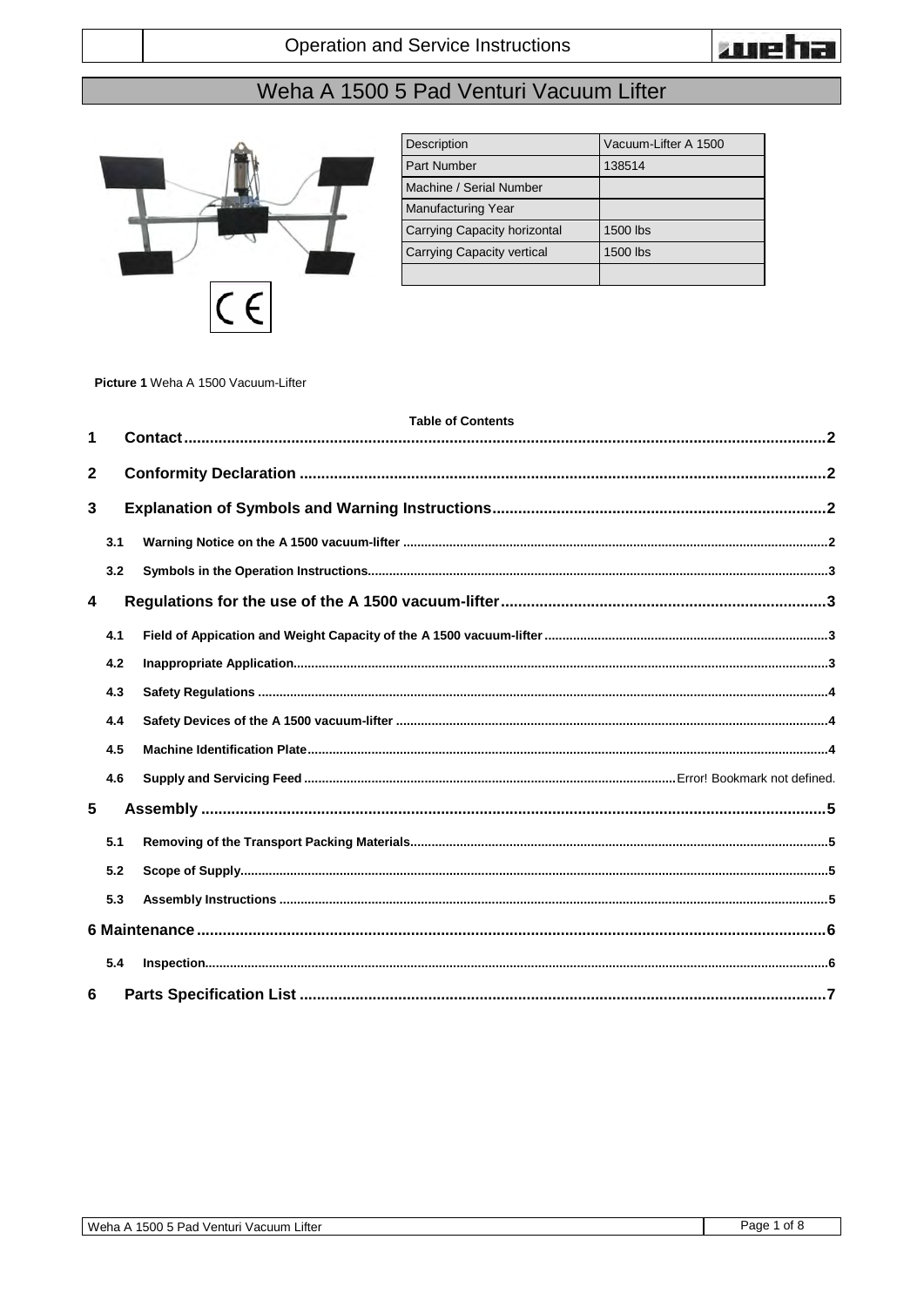

### <span id="page-1-0"></span>**1 Contact**

For any further questions and/or individual orders, please contact Weha-Ludwig Werwein GmbH or the manufacturer directly:

| <b>In Germany</b><br><b>WEHA-Ludwig Werwein GmbH</b>                                            | In the USA<br><b>WEHA USA</b>                                                   | Visit us at our          |
|-------------------------------------------------------------------------------------------------|---------------------------------------------------------------------------------|--------------------------|
| Postbox 13.55<br>86331 Königsbrunn / Augsburg                                                   | 7606 Whitehall Executive Center Drive<br><b>Unit 400</b><br>Charlotte, NC 28273 | Internet Website:        |
| Wikingerstr. 15<br>86343 Königsbrunn / Augsburg                                                 |                                                                                 | http://www.wehausa.com   |
| Telephone: +49 (0) 8231 / 60 07-0<br>Telefax: +49 (0) 8231 / 60 07-148<br>E-Mail: info@weha.com | Felephone: 704-940-0115<br>Felefax:704-583-3166<br>E-Mail: info@wehausa.com     | E-Mail: info@wehausa.com |

## <span id="page-1-1"></span>**2 Conformity Declaration**

| <b>EC-Conformity Declaration</b><br>2006/42/EG                                                                              |                                                                                                                                     |                 |                         |
|-----------------------------------------------------------------------------------------------------------------------------|-------------------------------------------------------------------------------------------------------------------------------------|-----------------|-------------------------|
| Manufacturer:                                                                                                               | Metal-Jawor Sp. z o.o.<br>ul. Wiejska 2                                                                                             | Machine Type:   | A 1500 Vacuum Lifter    |
|                                                                                                                             | PL 59-400 Jawor<br>Telefon 0048 76 8703700                                                                                          | Verwendung:     | Lifting of Stone Plates |
|                                                                                                                             | Telefax 0048 76 8703046                                                                                                             | Machine-Number: |                         |
| Signature:                                                                                                                  |                                                                                                                                     |                 |                         |
|                                                                                                                             | "METAL-JAWOR" Sp. z o.o.<br>59-400 Jawor, ul. Wiejska 2<br>tel. 076/870-37-00, fax 076/870-30-46<br>NIP 695-13-46-385 Id. 390637554 |                 |                         |
|                                                                                                                             |                                                                                                                                     |                 |                         |
| We hereby certify that the above-mentioned machine corresponds to the requirements in accordance with the above guidelines. |                                                                                                                                     |                 |                         |

# <span id="page-1-2"></span>**3 Explanation of Symbols and Warning Instructions**

The following explanations of the symbols occurring on the machine or in the operating instructions should help you to understand them.

### <span id="page-1-3"></span>3.1 Warning Notice on the A 1500 Vacuum-Lifter

The following warning symbols can appear on the machine respectively unit:



This symbol points out the availability of the related operating instructions and warns the operator to read these instructions prior to the installation or the commissioning of the machine.



This warning symbol denotes the need of the operator to wear ear-protection and eye goggles.



This mandatory sign obligates the operator of the machine to use and wear safety shoes, protective gloves and protection helmet.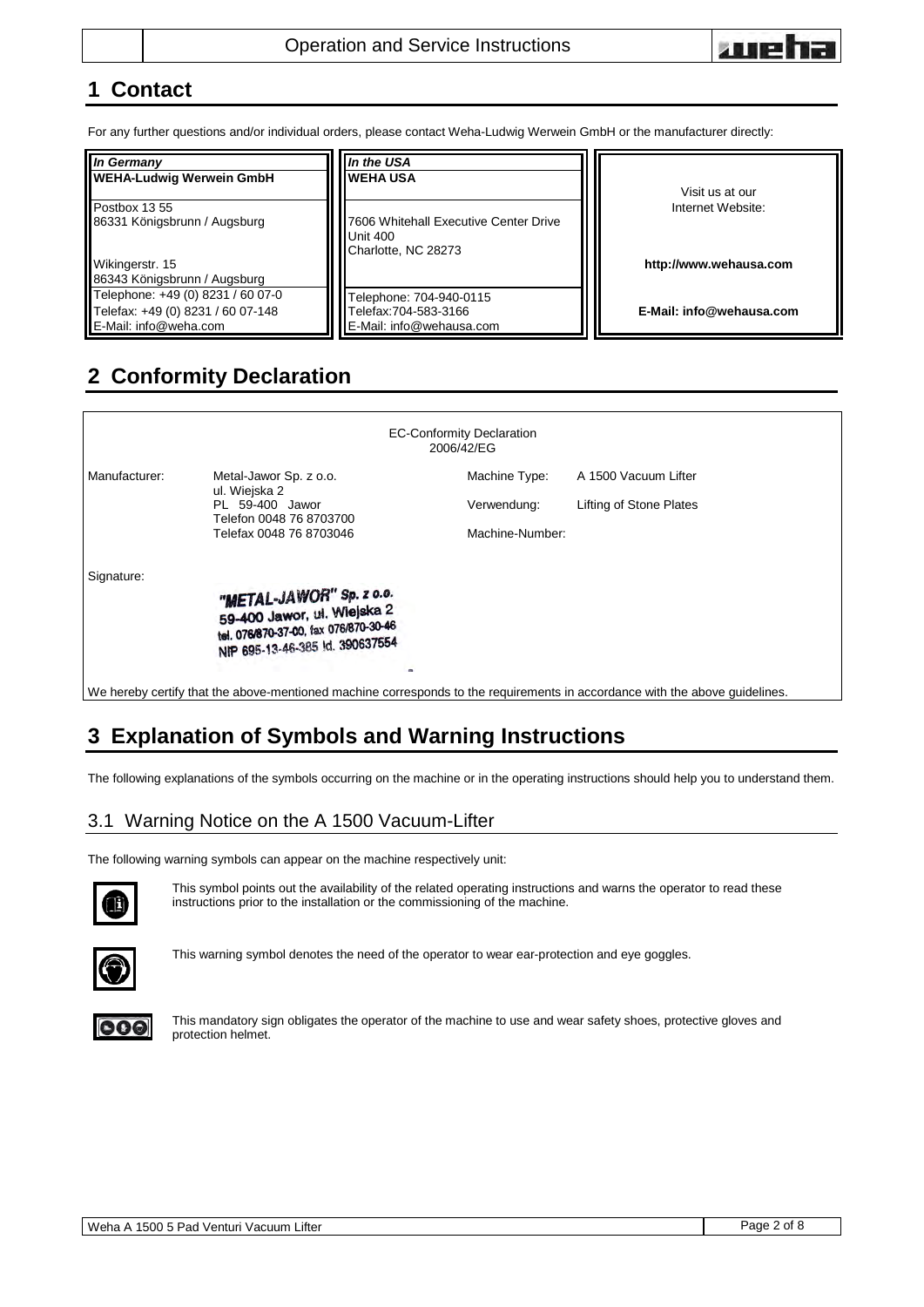

### <span id="page-2-0"></span>3.2 Symbols in the Operation Instructions

The following symbols can appear in the operation instructions and are defined as follows:



This exclamation mark, framed in an equilateral triangle, draws the operator's attention to the fact that very important directions are available and the operator should read and follow the information with particular interest.



Obligation to recycle waste materials into the production process and to safeguard the natural resources and protect the environment.



Marking of switches, articles, etc. in the picture of this operating manual. The first number begins with the letter A, for the marking (e.g. article D) and the second number is the current numbering of the picture (e.g. picture 6.2) within a section e.g. 6.1 Inspection. The marking always refers to the accompanying or following description; otherwise the description refers to a marking in another picture.

### <span id="page-2-1"></span>**4 Regulations for the use of the A 1500 Vacuum-Lifter**

Please pay particular attention to the information concerning the use of the machine.



**Attention: danger of injury!! Inappropriate use leads to personal injuries and damage to materials!!**



This machine is especially conceived for one or several application fields. The following Chapter explains the possible applications and the possible dangers during the operation.

### <span id="page-2-2"></span>4.1 Field of Application of the A 1500 Vacuum-Lifter and Weight Capacity

You have purchased a quality product of WEHA-Ludwig Werwein GmbH.

The A 1500 vacuum-lifter is a helping device, to facilitate the easy transposing of objects, e.g. monument stones, and assist you in your work.

Please note the following special characteristics:

- Easy and fast movement of stone slabs, without electricity
- The A 1500 vacuum-lifter facilitates the transfer and movement of granite, marble, quartz, quartzite slabs, steel, and other sheet material.
- Robust overall structural construction
- Visual Pressure Gauge directly in front of the user to monitor and control vacuum pressure
- **Each Vacuum Cup is rated for 300 lb lifting Capacity**. This 5 Pad A 1500 Vacuum Lifter offers a **max capacity of 1500 lbs** when using all 5 cups. When using less than 5 cups, the weight capacity will change based upon the number of pads in operation. Example: 3 pads being used offers a maximum capacity of 900 lbs. If only using the 1 center pad, the maximum weight capacity will be 300 lbs.

#### <span id="page-2-3"></span>4.2 Inappropriate Application

The A 1500 Vacuum-lifter is to be exclusively used to move stone slabs.

- Use the A 1500 Vacuum-lifter for the intended purposes and do without means, which can damage the metal or other parts!
- The A 1500 Vacuum-Lifter is completely and particularly appropriate for the indicated ranges of application.
- Do not place any object between the stone slab and the sealing lip of the A 1500 Vacuum-lifter.
- **Never walk or stand under a moving load!**
- **Never lift slabs that have ice on them or have been waxed.**
- **Never lift a slab until the pressure gauge is in the Green pressure.**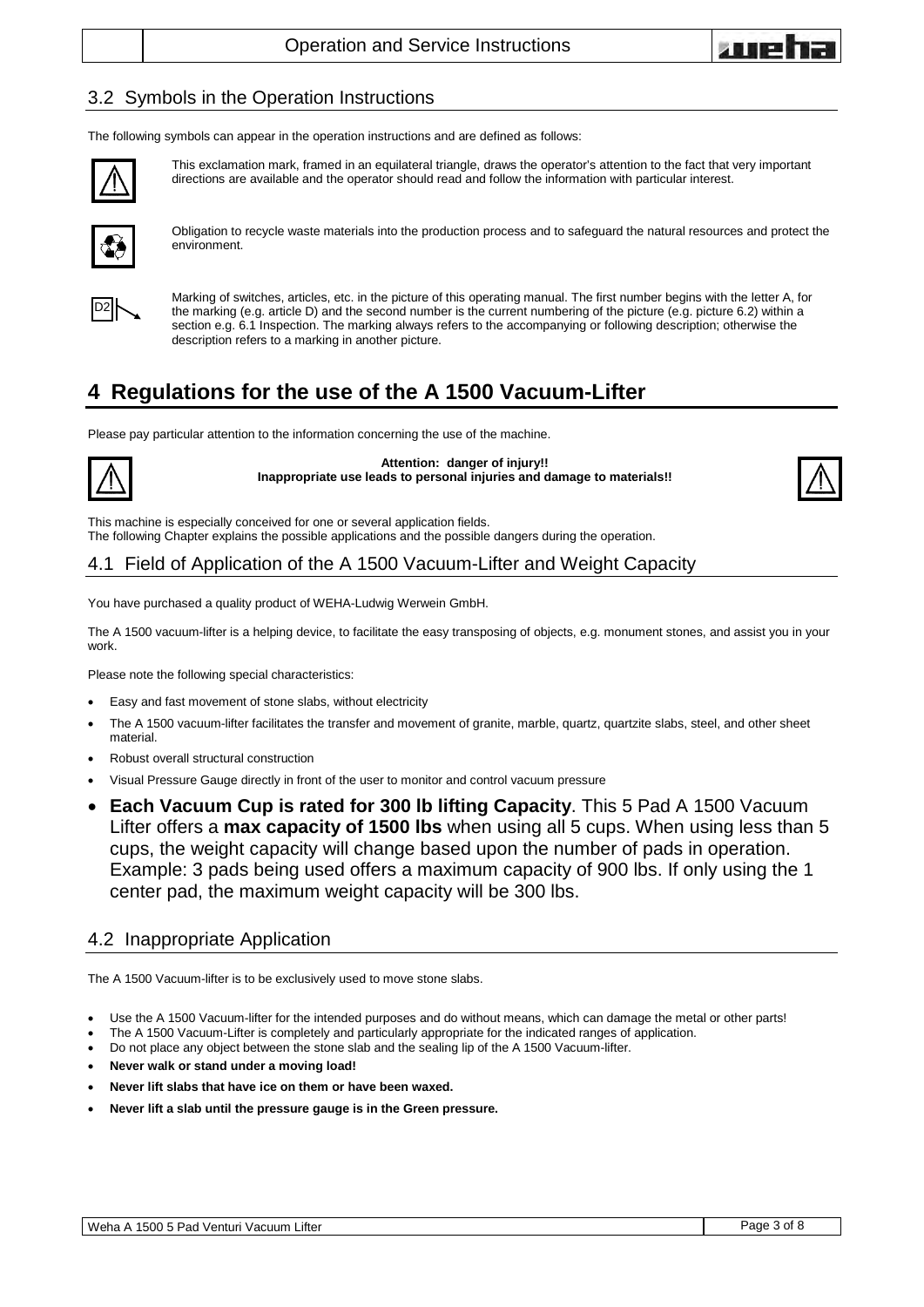

### <span id="page-3-0"></span>4.3 Safety Regulations

- **Please read thoroughly these operating instructions before using the A 1500 vacuum-lifter.**
- **Keep these operating instructions carefully in the proximity of the A 1500 vacuum-lifter, for a future reference when in doubt.**
- **Unconventional changes or installing of additional devices will lead to the cancellation of any liability by the dealer or manufacturer!**
- **Remove all articles from the work area, which can be a possible source of danger!**
- **The** A 1500 vacuum-lifter **may only be used by authorized persons. Each user must have read and understood this documentation.**
- **Before each use check the basic parts and welding seams for damages! In case of defects don't use the A 1500 vacuumlifter, the use by unauthorized persons must be prevented by suitable measures!**
- **Check the sealing lip for damage and in case of damage take out of operation, by making the machine unusable making sure that there's no danger to other people!**
- **Remove all articles from the work area, which can be a possible source of danger!**
- **Make sure that the area, on which you put the stone slab, has adequate load capacity!**
- **Make sure that the sealing lip of the A 1500 vacuum-lifter is completely in contact with the stone slab!**
- **Make sure that the stone slab is dry and dust-free before coming in contact with the A 1500 vacuum-lifter. The surface of the stone slab must be smoothly ground at the contact surface of the A 1500 vacuum-lifter. The face of the stone slab must be on an even plane!**
- **Make sure that the A 1500 vacuum-lifter is placed in the center of gravity/middle of the stone slab. Consider the possible subsidence too! In the event the slant is too severe, the A 1500 vacuum-lifter must then be re-centered!**
- **The compressed air feed supply may not be switched off, when the A 1500 vacuum-lifter is applied to the stone plate!**
- **Avoid excessive swinging or vibration of the moving load!**
- **Only one stone slab at a time may be lifted and transported by means of the Vacuum-lifter T!**
- **Keep the working area clean and provide sufficient lighting!**
- **Never walk or stand under moving load!**
- **While handling the A 1500 vacuum-lifter always wear the appropriate protective clothing, in accordance with the valid rules for the prevention of accidents!**
- **This includes:**
	- **Working gloves and working clothes in accordance with the valid regulations!**
		- **Safety shoes in accordance with the valid regulations!**
		- **Protection for the Hearing and Eye Protection in accordance with the valid regulations!**
		- **Use exclusively for the charachteristics of the Device suitable Work Pieces, such as Stone Plates Materials**  without cracks ("Solid" Stone Plates)!
- **Check to ensure during use that nobody is in the proximity of the equipment, in order to avoid danger to other personnel!**
	- **Check to see whether or not all the parts are correctly installed!**
- **In case of damage or malfunction of the machine, please contact the dealer or the manufacturer immediately!**
- **Protect the machine against the weather elements, e.g. rain, sun, humidity and moisture etc.!**
- **In case of irreparable damage or other reasons which prevent the use of the machine in the long-term, cease its operation, by making the machine unusable thus making sure that there's no danger to other people!**
- **If disposing of the machine or parts thereof, dismantle and separate the different materials which can then be disposed of for recycling purposes!**



### <span id="page-3-1"></span>4.4 Safety Devices of the A 1500 Vacuum-Lifter

The A 1500 vacuum-lifter has been manufactured according to the general regulations for mechanical engineering.

Safety features include:

- A vacuum gauge for constant vacuum control during the lifting process.
- The audible alarm sounds when the warning device is switched on and if the required vacuum condition is falling.
- A Vacuum storage tank, to enable a slowing down of a possible vacuum loss.

#### <span id="page-3-2"></span>4.5 A 1500 Vacuum-Lifter Identification Plate

The identification plate informs about the origin, identity as well as year of construction and, if necessary, about the maximum carrying capacity.

By the supply please compare the identification plate with the data on the first side of the operating instructions. If the data differ from each other, please contact immediately the dealer or the manufacturer.

| Lieferer:    | THE E. D-86343 Königsbrunn |  |
|--------------|----------------------------|--|
| Bezeichnung: |                            |  |
| Typ:         |                            |  |
| Fabrik-Nr.   |                            |  |
| Baujahr:     |                            |  |
| max. Tragfk. |                            |  |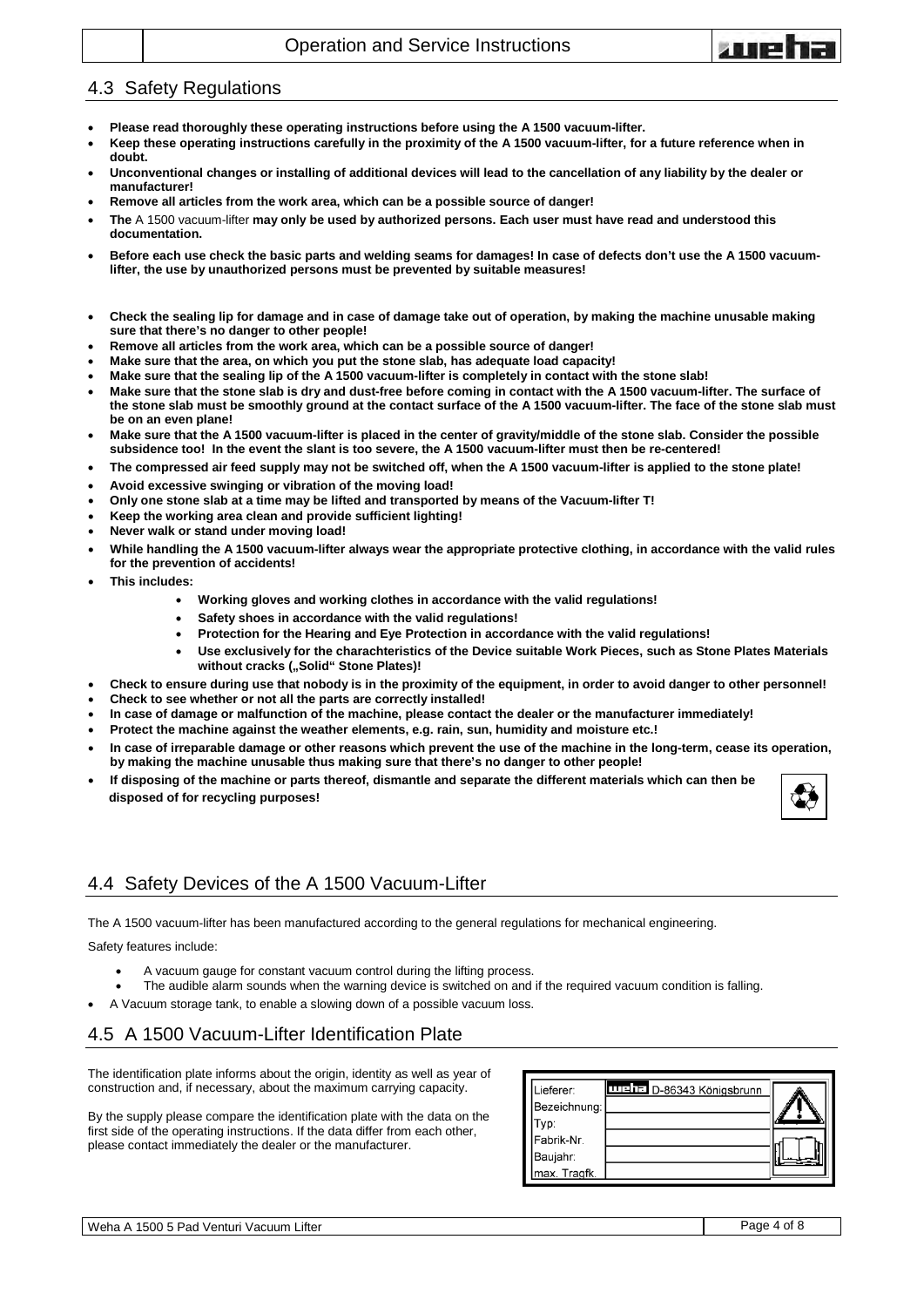

#### 4.6 Required Air Supply

| Required Air Pressure: Minimum 87 PSI (6 bar)- Max 116 PSI (8 bar). Minium 4CFM<br>Air Compressor Requirements |
|----------------------------------------------------------------------------------------------------------------|
|----------------------------------------------------------------------------------------------------------------|

## <span id="page-4-0"></span>**5 Assembly**

Please read carefully the information in the chapter "Assembly" and follow it precisely. The manufacturer or the company WEHA-Ludwig Werwein GmbH will not be liable for any damage due to incorrect assembly.

On receipt, check the supplied commodity for any damage during transportation and packing. Advise the manufacturer/agent immediately about any damage!



**Any defects, which are caused by incorrect assembly and operation, are excluded from the guarantee by the dealer and / or manufacturer!**



#### **Please follow precisely the safety regulations in chapter 4.3!**

### <span id="page-4-1"></span>5.1 Removing of the Transport Packing Materials

The A 1500vacuum-lifter is usually delivered in cardboard packaging.

Before unpacking please compare the attached delivery note with the supplied articles!

#### **Remove the transportation packing:**

- Release the adhesive strips and/or the strapping belts and unpack the contents carefully!
- Be careful by unpacking the Vacuum-Lifter T, in order to prevent it from damage!
- Heavy contact of the vacuum lifter on sharp edges can damage the surface protection and/or parts of the assembly!
- Dispose of the packing wastes for recycling according to the local guidelines!

### <span id="page-4-2"></span>5.2 Scope of Supply

Before beginning the assembly, please check precisely to see whether all necessary parts are available. If the scope of the supply is not complete contact the dealer or the manufacturer immediately.

Scope of supply consists of:

- 1 x Vacuum-Lifter T
	- 1 x Operation and Service Instructions Manual

### <span id="page-4-3"></span>5.3 Assembly Instructions

The A 1500 Vacuum lifter comes with: 5 Vacuum Cups, 2 Extension Bars, 2 Cross Bars. Configurations can vary depending on customer preferred use.

4 of the vacuum cups slide onto the extension bar or cross bars, depending on preference. The Center Vacuum Cup is bolted on using the bolt profided. Install Tip: It may be easier to remove the 4 screws and plate from the vacuum cup and tighten the man bolt. Then reattach the 4 screws for faster installion. Attach the quick connect air hoses from the vacuum cup to the individual red on/off valves. Insert the 2 Extension bars, one for each side. Tighten with bolt to lock secure the extension.

Slide the cross bar onto the extension bar. It will lock into place at each hole via a pin. Pull the pin and slide the cross bar at the preferred location.

Connect the air hose to the air ejector (# 12 on the diagram) at the top of the lifter.

For video of Assembly and Use please visit [www.wehausa.com](http://www.wehausa.com/) and search A 1500. Or a direct link i[s https://www.wehausa.com/A-](https://www.wehausa.com/A-1500-Venturi-Vacuum-Lifter-Granite-Stone-p/138514.htm)[1500-Venturi-Vacuum-Lifter-Granite-Stone-p/138514.htm](https://www.wehausa.com/A-1500-Venturi-Vacuum-Lifter-Granite-Stone-p/138514.htm)

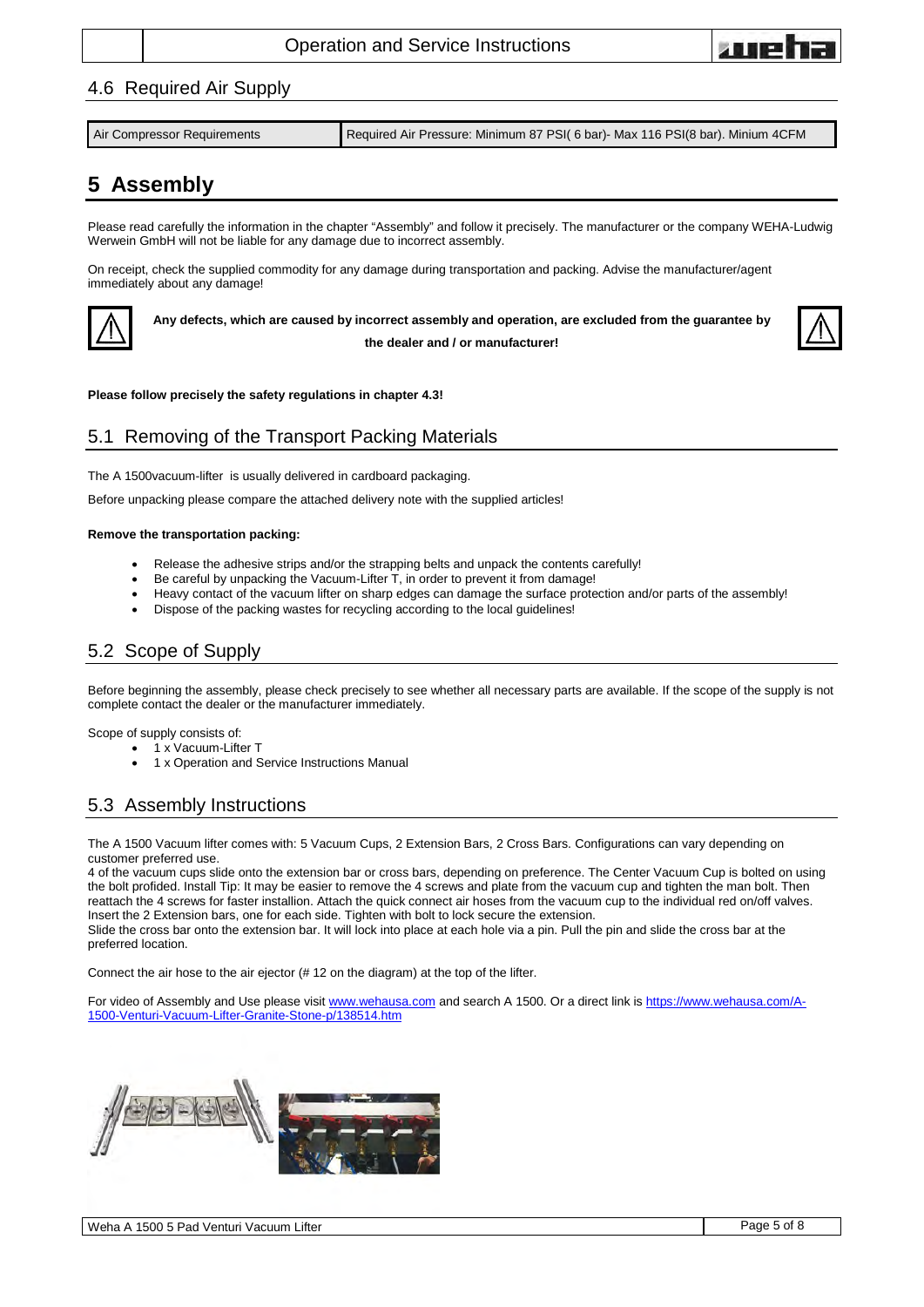### <span id="page-5-0"></span>**6 Maintenance**

**The following instructions lists the procedures that the Operator of the Vacuum-Lifter T must attend to, performed by an individual with the appropriate knowledge!**

**The Manufacturer is not responsible for any eventual damages caused by neglect in observing these Instructions!** 

**Pay strict attention to the Safety Precaution Instructions!**

### <span id="page-5-1"></span>5.4 Inspection

- **The Vacuum-Lifter is a Lifting Device Attachment! The Vacuum-Lifter Operator who applies this Unit, is responsible that the A 1500 Vacuum-Lifter is to be tested in accordance with the applicable guidelines in intervals from each year to be conducted by a knowledgable expert! (§ 23, Abs. 2, BGV D6)**
- **The next Examination Date of the Vacuum-Lifter is shown on the Yellow Inspection Label "Next Inspection Date". (e.g. in April 2012)**
- **Repairs and Welding tasks (danger of poisoning vapors) may be conducted only by competent, knowledgable experts**
- **If you so wish, you may have your Vacuuum-Lifter inspected by the Company Weha-Ludwig Werwein GmbH in Königsbrunn. Give us a call!**

**Pay strict attention to the Safety Precautions Instructions according to Chapter [4.3!](#page-3-0)** 

#### **This inspection must be conducted at least once a year.**

- Inspection process of the A 1500 Vacuum-Lifte for rust spots and in particular the welding seams.
- Remove these rust spots and use a suitable protective spray on the surfaces, e.g. Zink Spray.
- Examine all of the screw connections of the A 1500 Vacuum-Lifter against loose fit and tighten the screws accordingly.
- Examine the Rubber Sealing Lip for any damage and exchange if the need arises, however through the distributor or the manufacturer.



**Repairs and Welding (Danger of Poisioning!) may only be accomplished by individuals who are competent and knowlegeable of the work involved!**





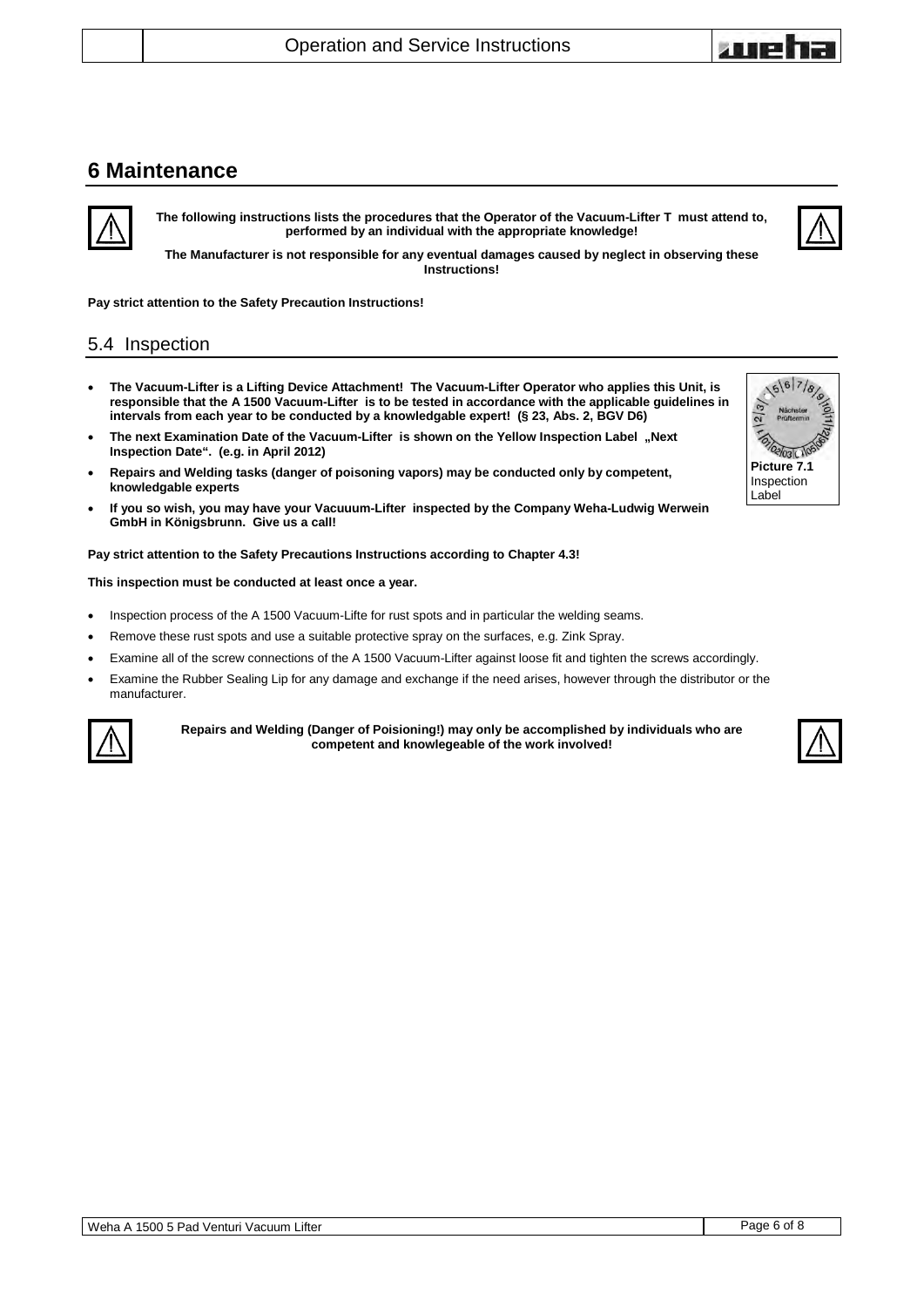

## <span id="page-6-0"></span>**6 Parts Specification List**

In the following chapter the Parts Specification List for the A 1500 Vacuum-Lifter are outlined.

Please, when ordering replacement parts, provide only complete information detailed in the parts specifications list which will lead to a smooth execution of your order! When ordering, always indicate in your order the quantities, nomenclature of the parts, article numbers and at the same time, the standard Abbrivation. Including photos of your existing lifter is also helpful to ensure the exact part that needs replacing



#### **Repairs may only be conducted only by the Manufacturer!**

**Independent reparing or the installation of additional devices leads to the cancellation of any Liabilityand Guarantee / Warranty claims through the Distributor or Manaufacturer!**





| <b>Part Number</b> | <b>Name</b>              | Code   |
|--------------------|--------------------------|--------|
|                    | Angle for Joystick Box   | 123465 |
| 4                  | Manometer                | 106288 |
| 5                  | Water seperator          | 115581 |
| 6                  | Ejector                  | 118952 |
|                    | T Angle                  | 124848 |
| 11                 | <b>Check Valve</b>       | 129785 |
| 25                 | Hand Slide Valve         | 121117 |
| 26                 | Valve (Postion Cylinder) | 121582 |
| 36                 | Box with Joystick        | 117221 |